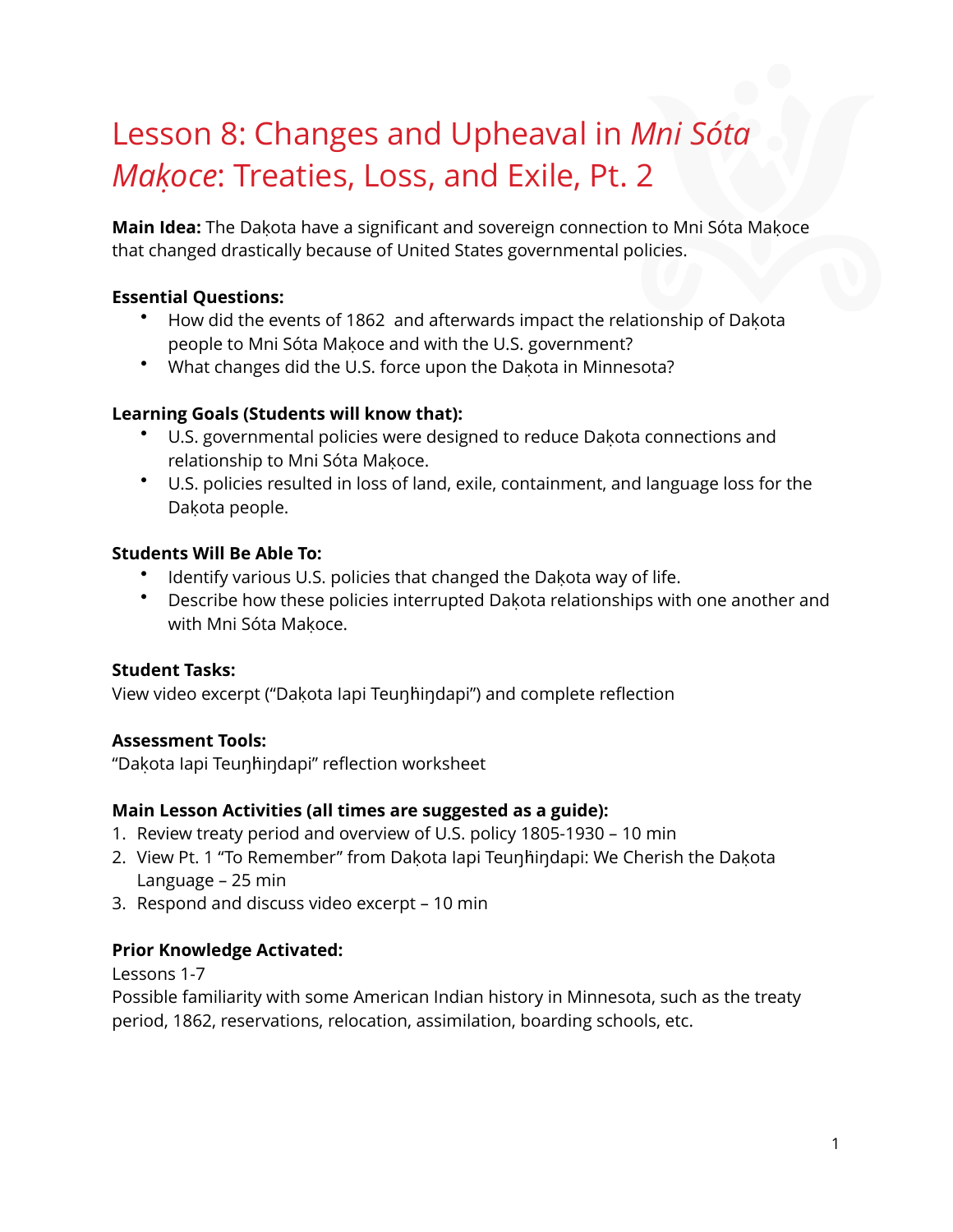# **8.1 In the Classroom**

# **Learner Resources Teacher Materials**

#### **Media Resources:**

Login by clicking Login button or going to: <http://dakotawicohan.org/my-account/>

#### - **Username:** DW

 - **Password:** dakota123 Then go to: http://dakotawicohan.org/lessons/film[booklet-dakota-iapi-teunhindapi-we](http://dakotawicohan.org/lessons/film-booklet-dakota-iapi-teunhindapi-we-cherish-the-dakota-language/)cherish-the-dakota-language/

#### **Daḳota Community Interviews:**

Pt. 1 "To Remember" from *Dakoṭ a Iapi Teuŋ*ḣ*iŋdapi: We Cherish the Dakoṭ a Language*

#### **Dakọ ta language in this lesson:**

- **Dakọ ta Iapi Teuŋḣiŋdapi** - *We cherish the Dakoṭ a language*

- **mitakuye owas'iƞ** – *all my relations; we are all relatives*

- **Mni Sóta Makọ ce** - *land where the waters reflect the skies*

#### **Handouts:**

- "Dakota lapi Teuŋhiŋdapi" reflection worksheet

#### **Vocabulary:**

(add to ongoing wall chart or student notebooks) - **exile**: *to be forced to leave a place that you consider home*

- **boarding school**: *for American Indians these were the kind of schools run by the U.S. government (between 1891-1950s) to which American Indians were often forced to send their children; students lived at these schools far away from their families*

### **MN 6th grade Social Studies Standards Alignment:**

- 6.4.4.18.2 Analyze how and why the United States and the Dakota and Anishinaabe negotiated treaties; describe the consequences of treaties on the Anishinaabe, Dakota and settlers in the upper Mississippi River region. (Expansion and Reform: 1792-1861).
- 6.4.4.19.3 Explain reasons for the United States-Dakota War of 1862; compare and contrast the perspectives of settlers and Dakota people before, during and after the war. (Civil War and Reconstruction: 1850-1877)

# **Recommended Reading for Instructors**

# **Other Instructional Materials**

- Dakota lapi Teunhindapi: We Cherish the Dakota Language Companion Booklet http://dakotawicohan.org/wp-content/uploads/ [2017/01/dakota.iapi\\_.teunhindapi.handbook.August.](http://dakotawicohan.org/wp-content/uploads/2017/01/dakota.iapi_.teunhindapi.handbook.August.2013.pdf) 2013.pdf

# **Northern Lights Connections**

- Chapter 6: The Land Changes Hands (esp. digital 6.26; print p.116) - Chapter 9: U.S-Dakota War of 1862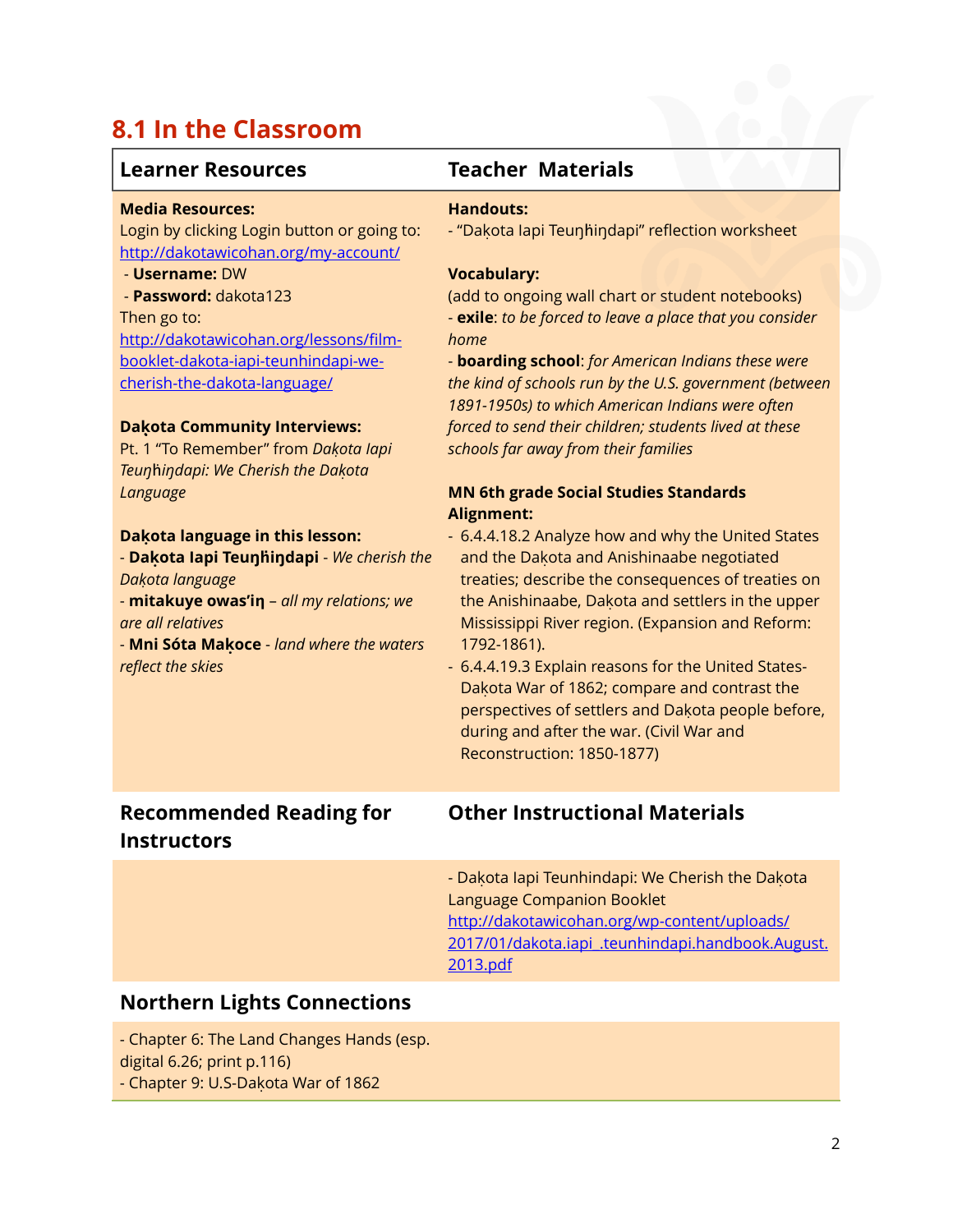# **8.2 Review treaty period and overview of U.S. policy 1805-1930**

| <b>For Teacher</b>                                                                                         | <b>For Students</b>                                                                                                                | <b>Additional/Optional</b>                                                                                                                                                                                                                                                                                                                                                                                                            |
|------------------------------------------------------------------------------------------------------------|------------------------------------------------------------------------------------------------------------------------------------|---------------------------------------------------------------------------------------------------------------------------------------------------------------------------------------------------------------------------------------------------------------------------------------------------------------------------------------------------------------------------------------------------------------------------------------|
| As we learned in the last<br>lesson, the treaty period<br>marked the time when Mni                         | Ask and discuss with<br>students the following:                                                                                    | Possible answers:                                                                                                                                                                                                                                                                                                                                                                                                                     |
| Sóta Makoce became what we<br>now know as the state of<br>Minnesota with its present<br>political borders. | 1. How did treaties cause<br>the Dakota (and the<br>Ojibwe) to lose access<br>to and control over<br>their ancestral<br>homelands? | 1. The treaties allowed the<br>U.S. government to set<br>new boundaries and<br>borders for Dakota and<br>Ojibwe people that kept<br>them in smaller and<br>smaller areas.                                                                                                                                                                                                                                                             |
|                                                                                                            | 2. In what treaties did the<br>Dakota cede the most<br>land to the U.S.<br>government?                                             | 2. The two 1851 treaties<br>(Traverse des Sioux and<br>Mendota). In these<br>treaties, the Dakota<br>ceded most of their land<br>to the U.S. government,<br>keeping a small strip of<br>land along the Minnesota<br>River, about 20 miles<br>wide.                                                                                                                                                                                    |
|                                                                                                            | 3. Why did the Dakota<br>agree to various<br>treaties with the U.S.<br>government?                                                 | 3. Lots of reasons: They<br>recognized that they had<br>few options at this point.<br>They may be left with<br>nothing if they did not<br>agree to something. They<br>wanted to maintain some<br>land, even if the land was<br>diminished in size; they<br>hoped that the U.S.<br>government would fulfill<br>their promises. They<br>hoped the treaties would<br>protect them from white<br>settlers taking their land<br>illegally. |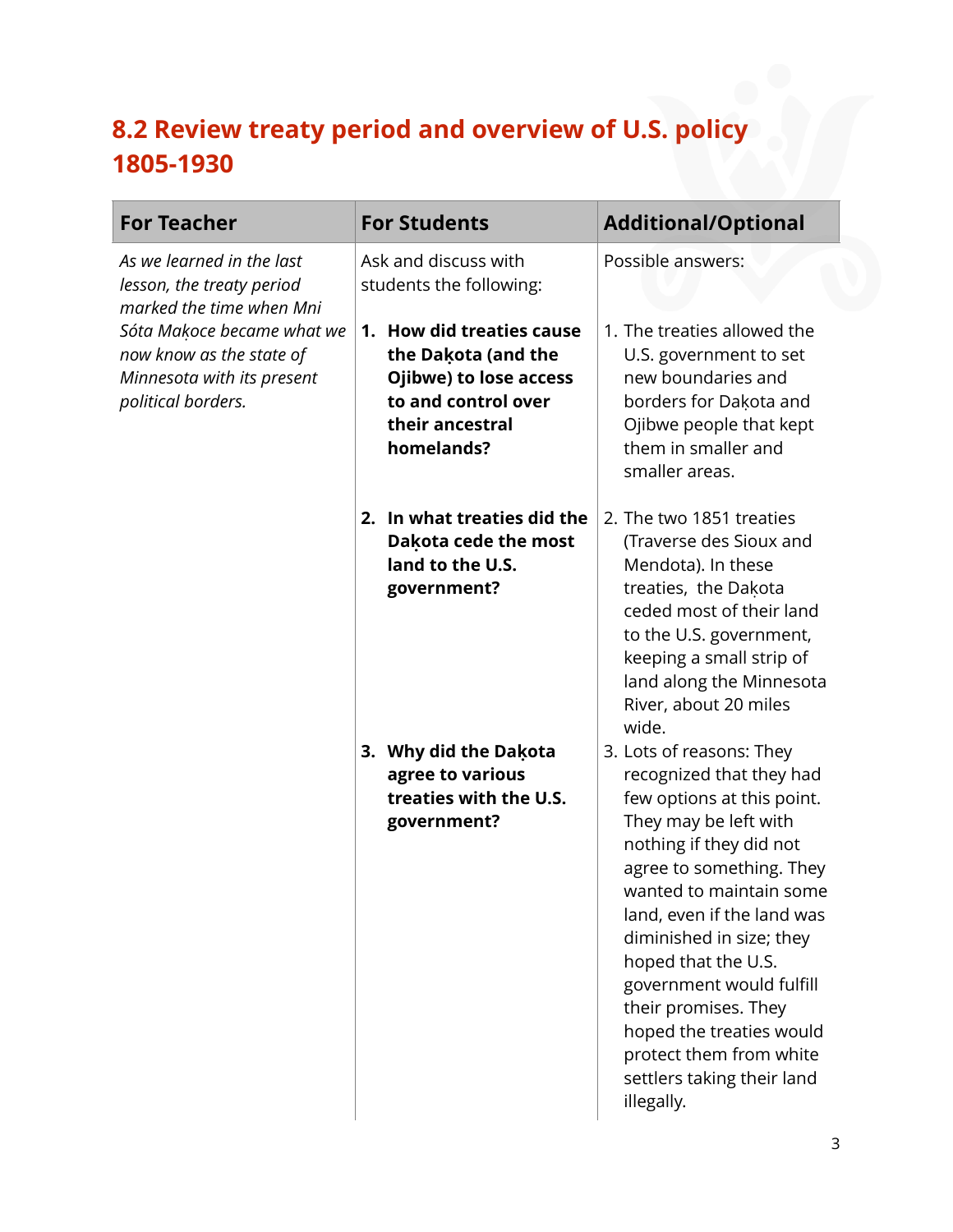# **For Teacher:**

We'll learn more in today's lesson about how certain U.S. policies changed the Dakota way of life *in Mni Sóta. Below is a brief timeline of the major events that shaped the experience of the*  Dakota people in Mni Sóta between the 17th century and 20th century. This is not a complete *timeline, but it will help to understand some background to the series of events that are mentioned in the video we'll watch today.* 

- **1600-1800s:** Fur Trade with Europeans brought new goods and networks to the Dakota.
- **1805-1858:** Treaty period brought loss of lands to the Dakota ̣ .
- **1837-1858:** Reservation period brought restricted boundaries to the Dakota ̣ and increased control over Dakota people's movements and daily lives.
- **1858:** Minnesota became a state.
- **1851-1862:** The removal to new reservations after 1851 brought increased dependence on food from government.
- **1862-1863:** War period brought execution, death, forced marches, internment, prison, and exile.
- \* **1863-1891:** Dakota exile period. U.S. government bought tiny parcels of land for a handful of Dakota still living in Minnesota.
- **1891 1950s:** Boarding School period brought loss of language and kinship roles.
- **1930:** Indian Reorganization Act (IRA) brought the re-development of four small Dakota communities here in Minnesota, living on land bought previously by the U.S. government and some by Dakota families.

# **8.3 View Pt. 1 "To Remember" from Dakọ ta Iapi Teuŋḣiŋdapi: We Cherish the Dakọ ta Language**

Review main idea, essential questions, learning goals and any vocabulary for the day.

| <b>For Teacher</b>                                                                                                                                                                                                                                            | For<br><b>Students</b>                                                | <b>Additional/Optional</b>                                                                                                                                                                                                                   |
|---------------------------------------------------------------------------------------------------------------------------------------------------------------------------------------------------------------------------------------------------------------|-----------------------------------------------------------------------|----------------------------------------------------------------------------------------------------------------------------------------------------------------------------------------------------------------------------------------------|
| Watch the first part of the DVD,<br>"Dakota lapi Teunhindapi: We Cherish<br>the Dakota Language" (about 25<br>minutes). [Or view online at http://<br>dakotawicohan.org/lessons/film-<br>booklet-dakota-iapi-teunhindapi-we-<br>cherish-the-dakota-language/] | Use the<br>worksheet to<br>take notes<br>and respond<br>to the video. | Use the accompanying booklet<br>(project, share online, or print<br>out copies for students) as<br>another resource. (http://<br>dakotawicohan.org/wp-<br>content/uploads/2017/01/<br>dakota.iapi_.teunhindapi.hand<br>book.August.2013.pdf) |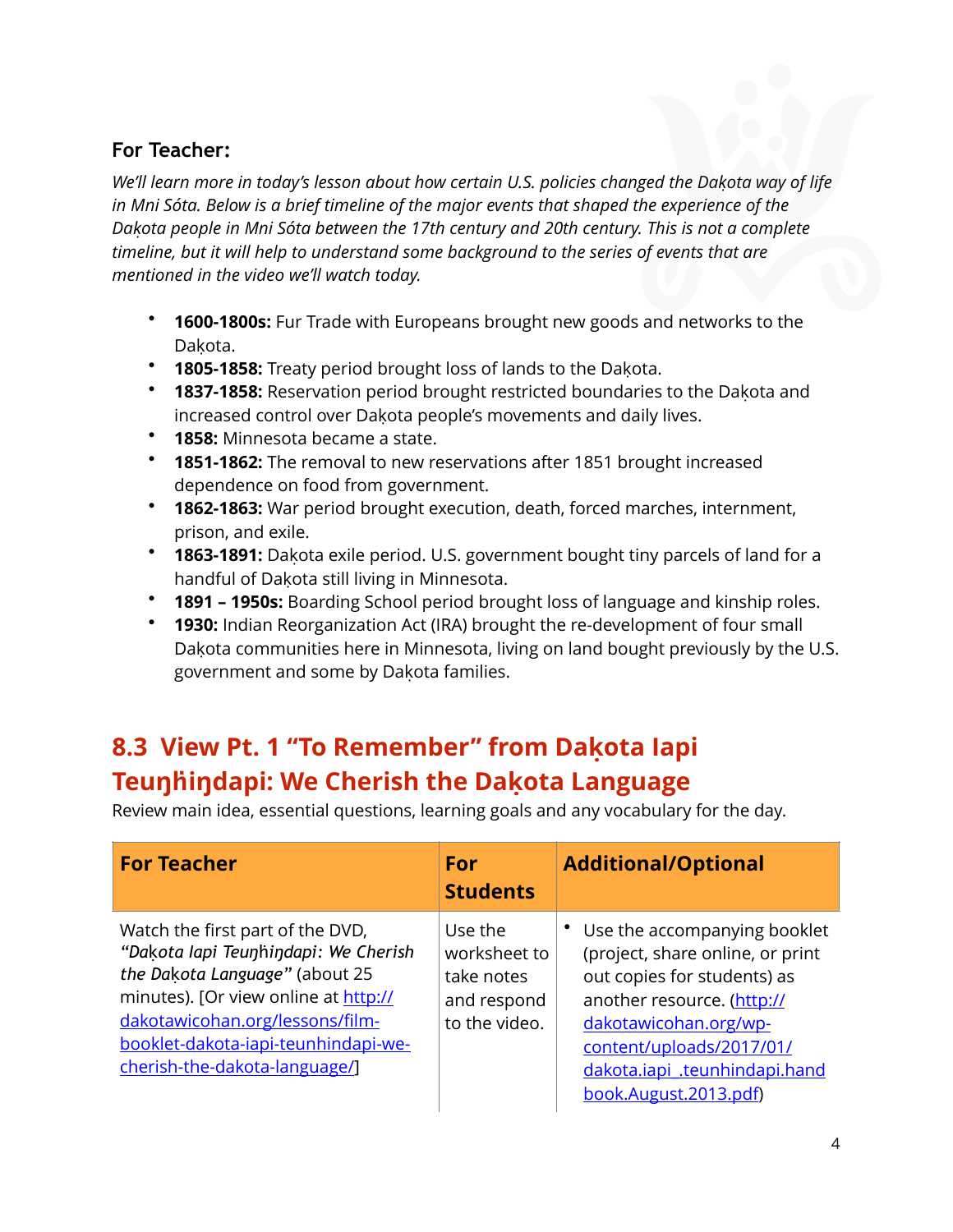Ask students to take notes or be prepared to discuss their responses to the questions on the reflection worksheet. Be prepared to discuss with students the different ways that the Dakota people are depicted in historical photos and images and in the present day interviews.

There is no right way for the students to respond to the video excerpt; each student will notice different details or pay attention to certain stories. Allow time for a group discussion to unfold so students can hear each other's reactions and responses to the video. This will enlarge and deepen everyone's understanding.

• For students who are ELL or speak a language other than English at home, you could assign them written or digital (video or audio interview) homework that asks them to interview their parents or grandparents about their language and what it is like to speak it in MN. Are there ideas and feelings that get lost in translation to English? Do they as students feel any conflict with speaking their language at home or elsewhere? etc.

Be aware that some students may be uncomfortable or resistant about making this part of their lives visible to their school community.

Feel free to follow the worksheet outline, stopping after the first 15 minutes to have students fill out the first part of the worksheet and discussing their responses together. Or use your own method to have students watch, take notes, discuss, etc.